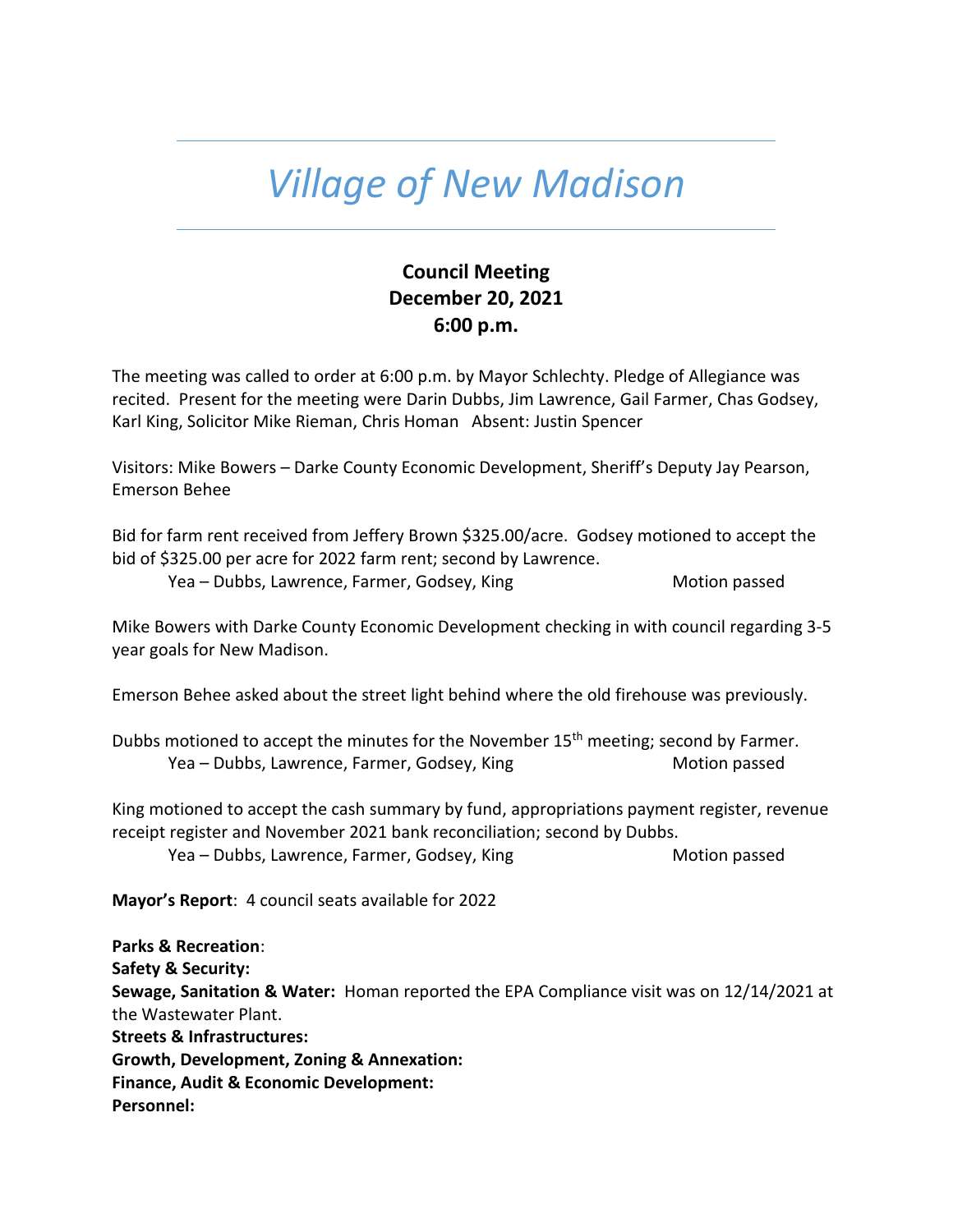## **Cemetery: Fire Department: Rescue Squad**:

**Fiscal Officer Report:** Village website is updated. Looking for online payment options that aren't too costly. Village general fund paid \$2,480.00 for Christmas light repairs in 2021. 2019- 2020 Audit will be released by the state on December 28, 2021. OWDA refinance paperwork for USDA wastewater loans submitted. Closing is January  $6<sup>th</sup>$ ; first payment is July  $1<sup>st</sup>$ . Estimated semi-annual payments of \$50,000.00.

### **Unfinished Business:**

| Dubbs motioned to suspend the rules and read by title 2 <sup>nd</sup> & 3 <sup>rd</sup> time Resolution 2021-23 |               |  |
|-----------------------------------------------------------------------------------------------------------------|---------------|--|
| authorizing removal of a fence on village property; second by Farmer.                                           |               |  |
| Yea - Dubbs, Lawrence, Farmer, Godsey, King                                                                     | Motion passed |  |
| Dubbs motioned to adopt Resolution 2021-23; second by Farmer.                                                   |               |  |
| Yea - Dubbs, Lawrence, Farmer, Godsey, King                                                                     | Motion passed |  |
|                                                                                                                 |               |  |
| Dubbs motioned to suspend the rules and read by title 2 <sup>nd</sup> & 3 <sup>rd</sup> time Resolution 2021-24 |               |  |
| authorizing the moving of a fire hydrant; second by Farmer.                                                     |               |  |
| Yea - Dubbs, Lawrence, Farmer, Godsey, King                                                                     | Motion passed |  |
| Dubbs motioned to adopt Resolution 2021-24; second by Lawrence.                                                 |               |  |
| Yea - Dubbs, Lawrence, Farmer, Godsey, King                                                                     |               |  |
|                                                                                                                 | Motion passed |  |

#### **New Business:**

Dubbs motioned to suspend the rules and read by title  $2^{nd}$  &  $3^{rd}$  time Resolution 2021-22 approving a contract for engineering services with Wessler Engineering for improvements to the Wastewater Treatment Plant for the Village of New Madison; second by Farmer.

| Yea – Dubbs, Lawrence, Farmer, Godsey, King                     | Motion passed |
|-----------------------------------------------------------------|---------------|
| Dubbs motioned to adopt Resolution 2021-22; second by Lawrence. |               |
| Yea – Dubbs, Lawrence, Farmer, Godsey, King                     | Motion passed |

Dubbs motioned to suspend the rules and read by title  $2^{nd}$  &  $3^{rd}$  time Resolution 2021-25 authorizing the mayor of the Village of New Madison, Ohio to apply for, accept, and enter into an Ohio EPA water pollution control loan fund agreement on behalf of the Village of New Madison for design of the Wastewater Treatment Plant expansion project, designating a dedicated repayment source for the loan and declaring an emergency; second by Farmer. Yea – Dubbs, Lawrence, Farmer, Godsey, King Motion passed Motion passed Dubbs motioned to declare an emergency on Resolution 2021-25; second by Farmer. Yea – Dubbs, Lawrence, Farmer, Godsey, King Motion passed Motion passed Dubbs motioned to adopt Resolution 2021-25; second by Lawrence. Yea – Dubbs, Lawrence, Farmer, Godsey, King Motion passed